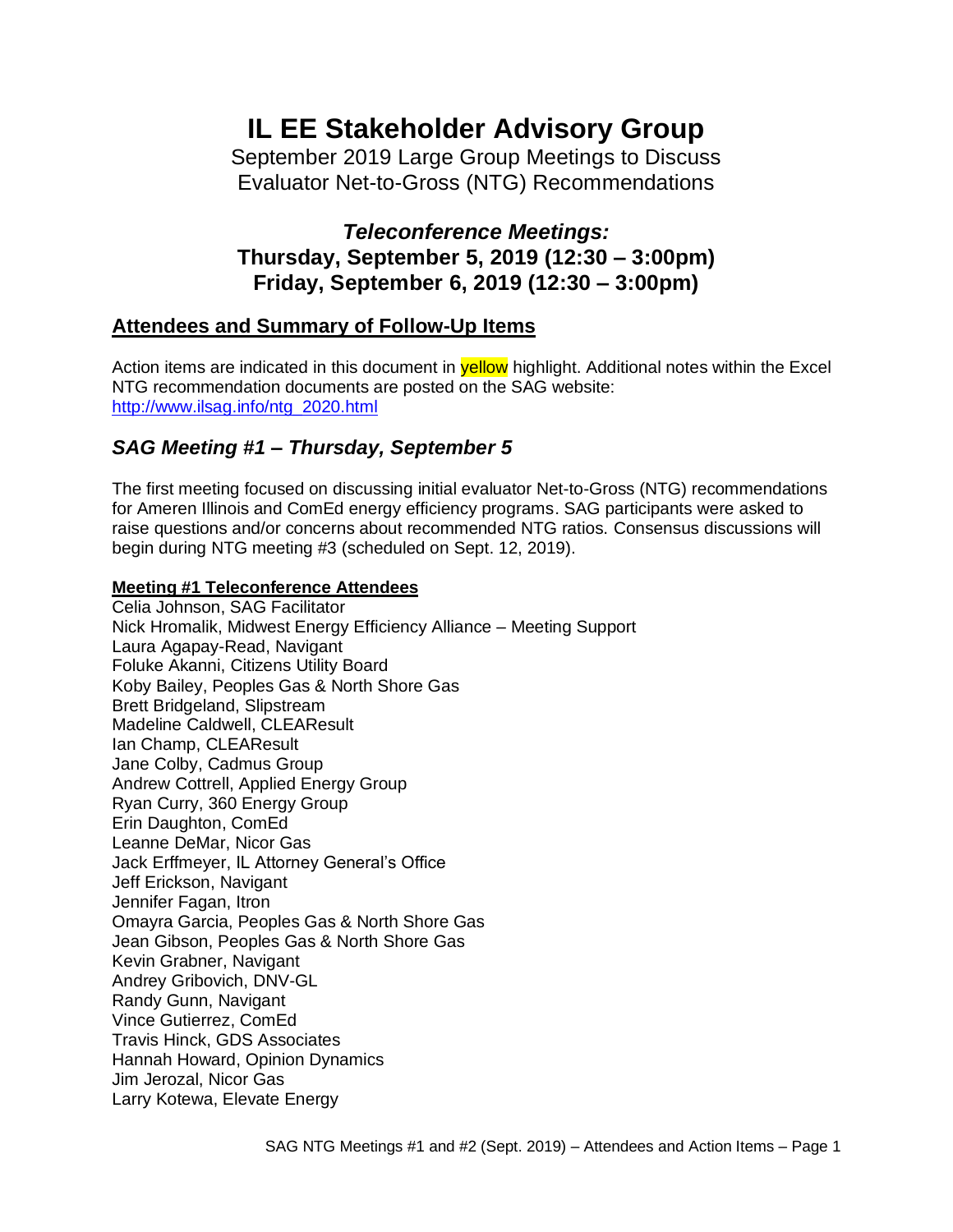Chelsea Lamar, Navigant Bruce Liu, Nicor Gas Molly Lunn, ComEd Steven McCracken, Bidgely Nishant Mehta, Navigant Cheryl Miller, Ameren Illinois Abigail Miner, IL Attorney General's Office Zenia Montero, ICF Fernando Morales, Ameren Illinois Wade Morehead, Leidos Jennifer Morris, ICC Staff Phil Mosenthal, Optimal Energy, on behalf of IL Attorney General's Office Sharon Mullen, Navigant Rob Neumann, Navigant Victoria Nielsen, Applied Energy Group Patricia Plympton, Navigant Zach Ross, Opinion Dynamics Cherlyn Seruto, Navigant Jacob Stoll, ComEd Mark Szczygiel, Nicor Gas Evan Tincknell, Opinion Dynamics Taso Tsiganos, IL Attorney General's Office Chris Vaughn, Nicor Gas Andy Vaughn, Ameren Illinois Peter Widmer, Power Takeoff Angie Ziech-Malek, CLEAResult Arvind Singh, DNV-GL Sara Wist, Cadmus Group Elena Savona, Elevate Energy

## **Meeting #1 Action Items**

## *Ameren Illinois Evaluator NTG Recommendations*

• No action items were raised during meeting #1.

## *ComEd Evaluator NTG Recommendations*

Residential Fridge Freezer Recycle Rewards

- Measures included in follow-up = refrigerator weighted average (row 134) and freezer weighted average (row 135)
- Laura Agapay-Read: This is a weighted value. The retailer component is from participants that indicated they would have provided their old appliance to a retailer absent the program.
- Jane Colby: The Ameren IL value is also a weighted average.
- Follow-up in meeting #3. ComEd is interested in more information.

## Residential Multi-Family Market Rate – LED Omnidirectional and Specialty Bulbs

- Measures included in follow-up = LED omnidirectional; LED specialty
- Laura Agapay-Read: This value is based on recent research.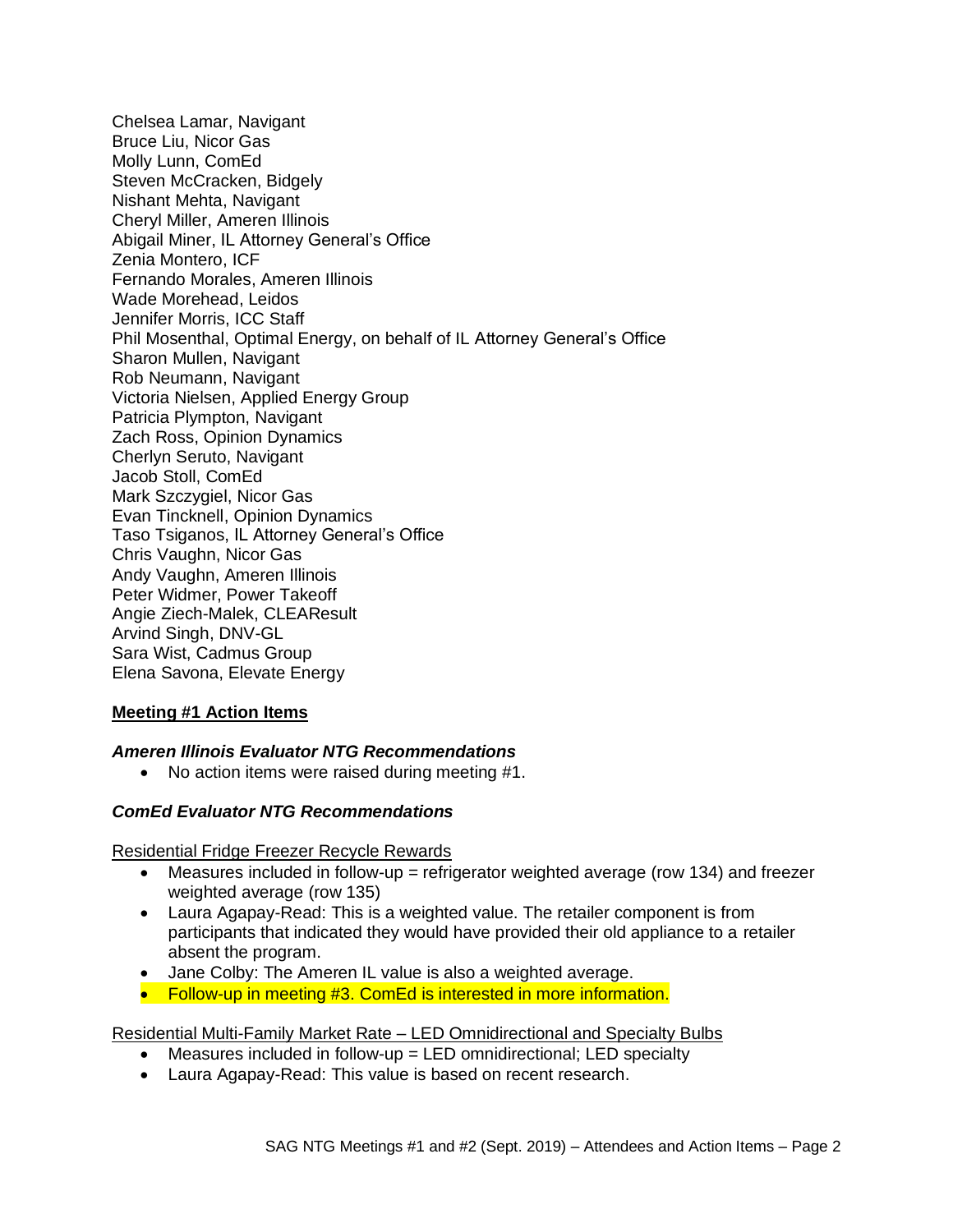- Vince Guiterrez: Does this include both common area and in-unit? Is there a reason why they wouldn't be separated?
	- o Evaluator comment: Yes, includes both. Not separated because the main decision-maker in rental units is the property manager or building owner.
	- $\circ$  Phil Mosenthal: This seems strange that the landlord would be making the lighting decision.
		- Evaluator comment: This was based on our assumption; we are also not able to survey tenants.
	- $\circ$  Vince Guiterrez: Concerned about the assumption that landlords are making the decision. This may need to be split out (common area vs. in-unit).
	- o Jennifer Morris: Did the questions ask about both common area and in-unit lighting?
		- Evaluator comment: The survey didn't separate. We don't have tenant contact information. Given the program design, we didn't consider a tenant survey.
- Follow-up in meeting #3. Navigant will consider separating the NTG ratios into common area vs. in-unit.

Residential Multi-Family Market Rate – Various Measures

- Measures included in follow-up:
	- o Controls (IU)
	- o Fluorescent delamping (CA)
	- o Advanced Power Strip (Tier 2)
	- o DWH Pipe Insulation
	- o Other Measures, Direct Installed in Units
	- o Occupancy Sensor Lighting Control
	- o LED Exit Sign
	- o Beverage and Snack Control
	- o Other Measures, Direct Installed in Common Areas
- Jennifer Morris: Is the PY7 SAG consensus value based on measure-level research, or for the overall program?
	- $\circ$  Evaluator comment: It looks like this is a program level designation. Our protocol is to use the most recent value for a measure, if we don't have a more recent researched value.
- Jennifer Morris: It may make more sense to look at the program research.
- Navigant will review, follow-up in meeting #3.

Residential Home Energy Assessment – LED Copay

- Measures included in follow-up: LED copay
- Note: There is no new value recommended for 2020.
- Phil Mosenthal: Normally you would expect a higher free ridership rate when there is a copay. Is there a reason for that?
	- $\circ$  Evaluator comment: This value is from last year; will go back and take a look. The co-pay LEDs may be specialty. Will confirm.
- Follow-up in meeting #3.

Residential Home Energy Assessment – Pipe Insulation

- Measures included in follow-up: Pipe insulation
- Jennifer Morris: Is there newer research available, such as for the gas programs, since the value is from PY6?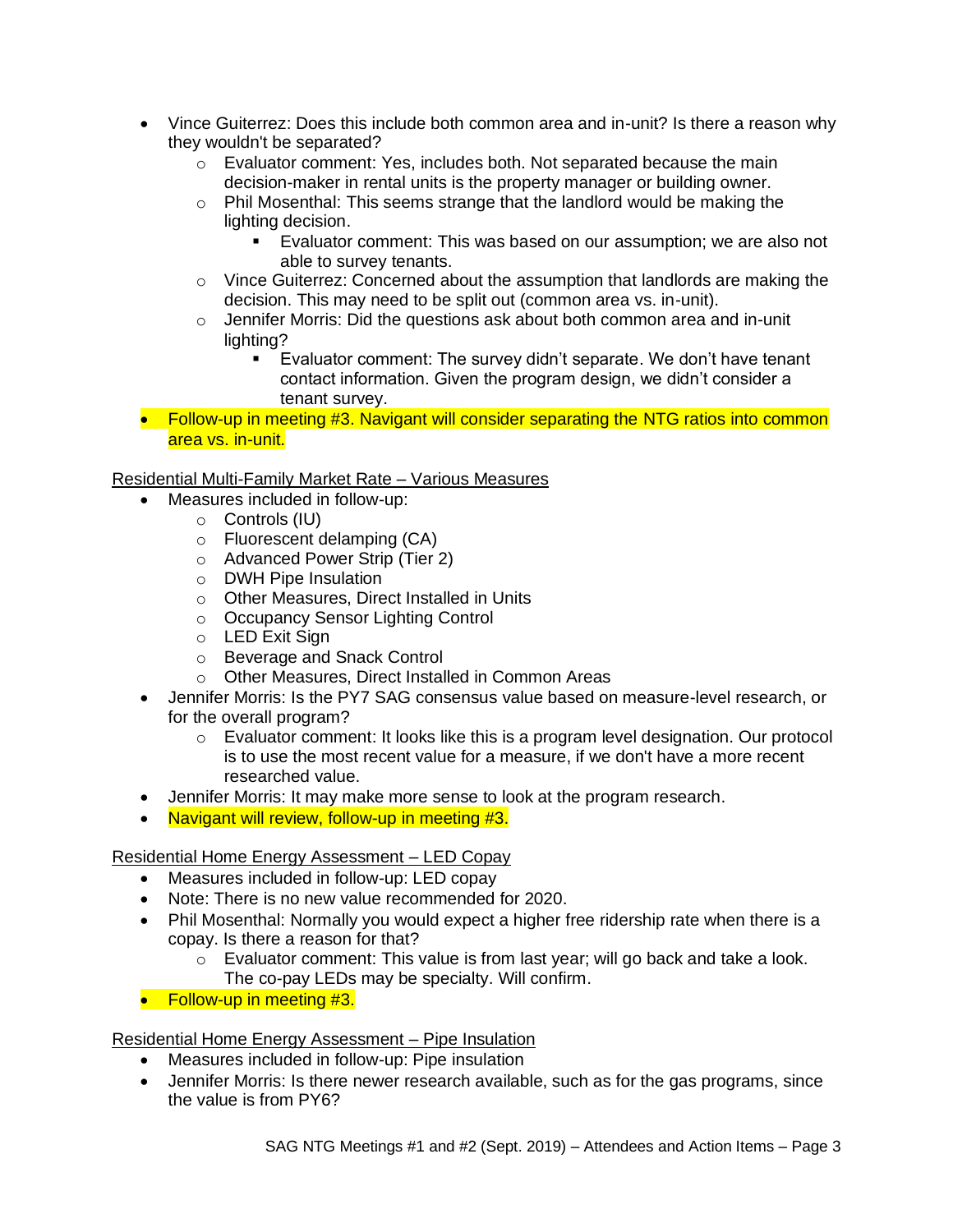- $\circ$  Navigant comment: This may only be defensible in a small number of circumstances, using a gas utility number for ComEd for example.
- o Opinion Dynamics comment: This is not consistent with how we do this for Ameren IL; if there are gas measures funded with electric dollars, there is no difference in the NTG ratio
- $\circ$  Phil Mosenthal: There may be a legitimate distinction since Ameren IL is a joint gas-electric utility.
- $\circ$  Vince Guiterrez: If there are differences b/t gas and electric surveys, ComEd is interested in reviewing both.
- Navigant will look into the question of newer research for gas measures. Follow-up in meeting #3.

Residential Heating, Cooling & Weatherization Rebates – Attic Insulation (without Air Sealing)

- Laura Agapay-Read: Will omit this row, attic insulation doesn't happen without air sealing.
- Vince Guiterrez: There is a participant component and a service provider component to surveys. One of ComEd's service providers offers air sealing as a free measure, if attic insulation is available. Without a service provider survey/taking that into account, the results may not accurately reflect the program's influence.
	- o Evaluator comment: The service provider would be treated as a program component/would be taken into account.
- Navigant will look into this further; there may be a difference b/t measures that are rebated and those that are free. Follow-up in meeting #3.

Income Eligible – Product Discounts – Big Box, DIY, Warehouse (all lighting)

- Laura Agapay-Read: This is the only new NTG value for IE lighting, based on 2018 instore intercepts
	- o ComEd is discussing results internally; sample sizes for this survey were small, in 3 stores. Would like to discuss in meeting #3.
- ICC Staff: Whenever in-store intercepts were last conducted, can Navigant review whether the stores would currently fall under the IE program? Are any of the past results in the IE census tracts? This may provide additional results.
	- $\circ$  Evaluator comment: The current research asked an income question of participants; I don't think we had that question in previous research. Will check on whether stores we researched in the past were in IE census tracts.
- Follow-up on this recommended value in meeting #3.

## C&I Data Centers – Non-Co-Location

- Jennifer Morris: Is there a way to combine the results (PY8, PY9 and 2018)?
- Navigant will review this, follow-up in meeting #3. ComEd is interested in additional information in advance of the next meeting.

C&I LED Street Lighting – City of Chicago

- Laura Agapay-Read: For lights owned by the City of Chicago, we recommend 1.0 until we can complete further research - TBD whether research will be completed before meeting #3.
- Jennifer Morris: Ameren used ComEd's research for municipality-owned research. Why wouldn't this be the same for the city, to apply municipality owned value?
	- $\circ$  Erin Daughton: The City is broadly upgrading street lighting, this includes large incentives. Arguably the upgrades wouldn't occur if not for the incentives.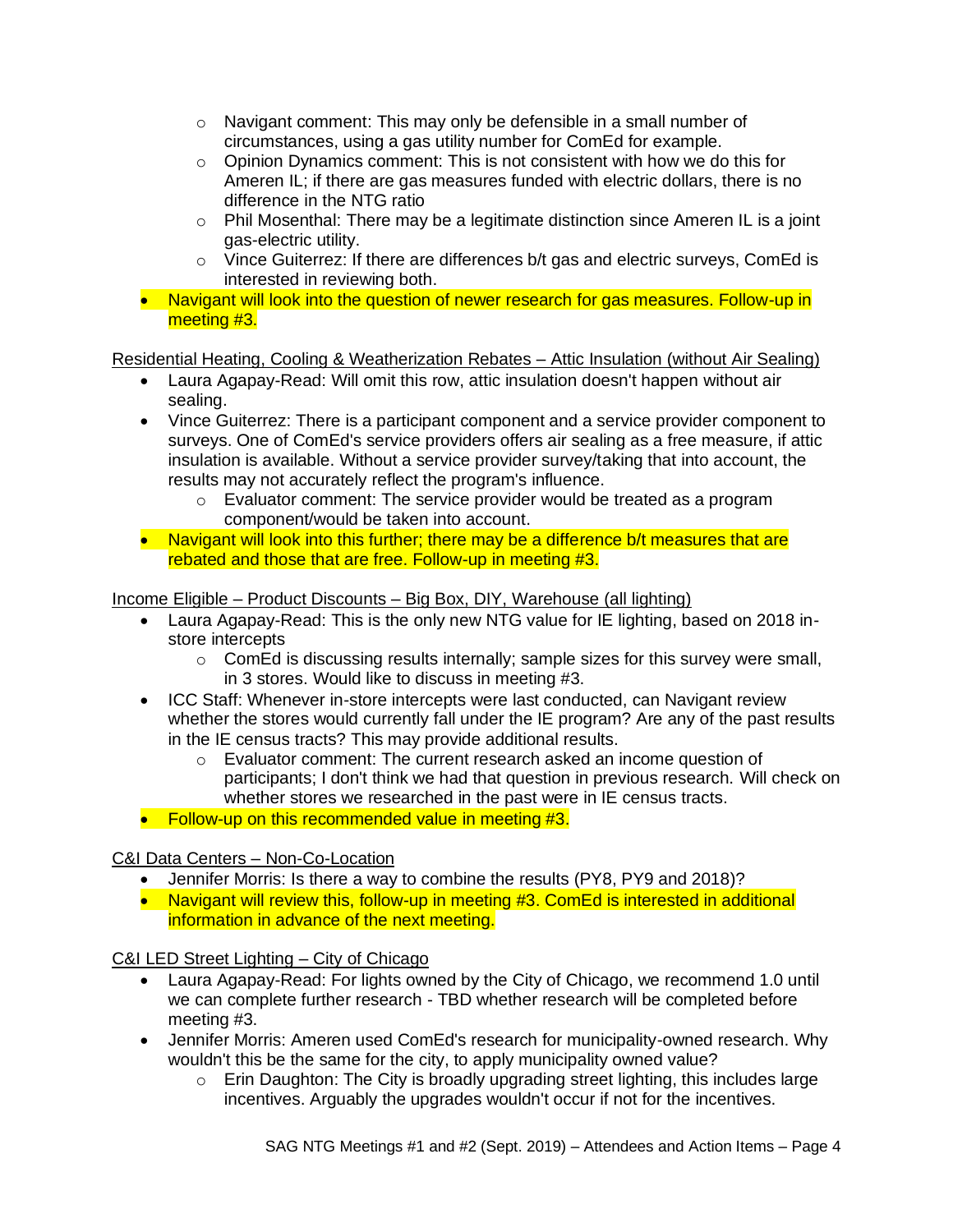- Note: NTG for ComEd-owned street lighting did not change from last year.
- Follow-up on the recommended value in meeting #3.

C&I Pilot – Commercial Geothermal Advancement (CSA)

- Laura Agapay-Read: Recommending the default of 0.8.
	- $\circ$  Navigant will take another look at this pilot, to see if there is anything new that could be used as a proxy instead of 0.8. Follow-up in meeting #3.

C&I Third Party – Telecommunications Optimization

• Jennifer Morris: Is there a way to combine the results (PY8, PY9 and 2018)?  $\circ$  Navigant will review this, follow-up in meeting #3.

C&I Agriculture Program (question raised after 9/5 call)

- The ComEd Agriculture Program team raised a question about what NTG should be used in 2020 for any Custom measures that come through the program. Right now, the Ag NTG recommendations are based on the Standard program's lighting and nonlighting NTG ratios. However, there is a possibility that some custom Ag projects will come through the program. ComEd would like to clarify what NTG should be used for those projects.
	- o **Follow-up in meeting #3.**

## *Meeting #2 – Friday, September 6*

The second meeting focused on initial evaluator Net-to-Gross (NTG) recommendations for Nicor Gas and Peoples Gas & North Shore Gas energy efficiency programs. SAG participants were asked to raise questions and/or concerns about recommended NTG ratios. Consensus discussions will begin during NTG meeting #3 (scheduled on Sept. 12, 2019).

#### **Meeting #2 Attendees**

Celia Johnson, SAG Facilitator Nick Hromalik, Midwest Energy Efficiency Alliance (meeting support to SAG Facilitator) Laura Agapay-Read, Navigant Ian Champ, CLEAResult Erin Daughton, ComEd Scott Dimetrosky, Apex Analytics Jack Erffmeyer, Illinois Attorney General's Office Jeff Erickson, Navigant Omayra Garcia, Peoples Gas & North Shore Gas Jean Gibson, Peoples Gas & North Shore Gas Kevin Grabner, Navigant Andrey Gribovich, DNV-GL Randy Gunn, Navigant Travis Hinck, GDS Associates Hannah Howard, Opinion Dynamics Jim Jerozal, Nicor Gas Larry Kotewa, Elevate Energy Bruce Liu, Nicor Gas Nishant Mehta, Navigant Cheryl Miller, Ameren Illinois